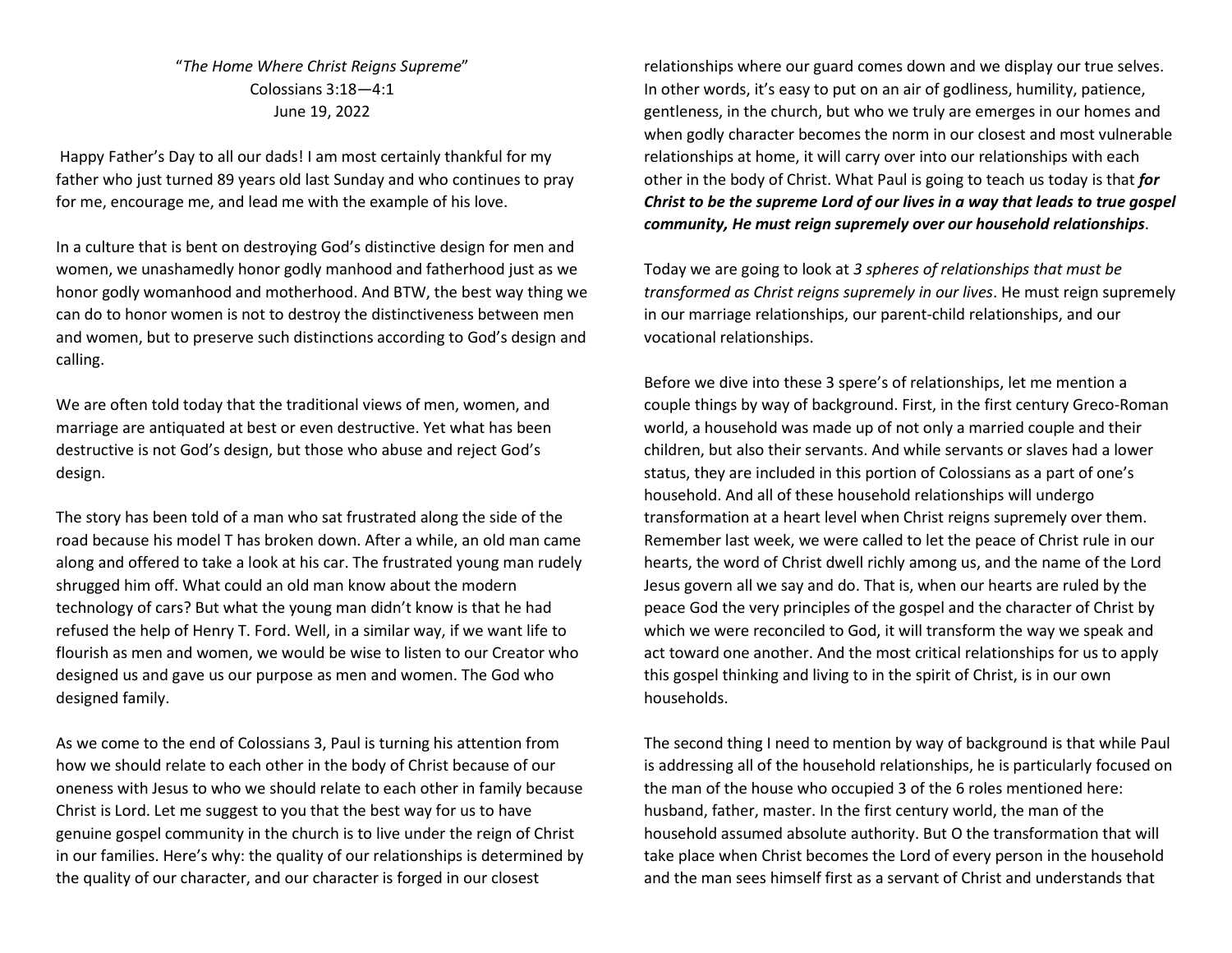the ultimate authority that every member of the household must honor is Christ above himself. This may be why Paul curiously address wives before husbands, children before fathers, and slaves before masters. A man's authority is brought into check by recognizing that those he leads ultimately serve a higher Master.

With that, let's take a close look at these three spheres of relationships that must be transformed as Christ reigns supremely in our lives:

1. **Christ must reign supremely in our marriage relationships** (3:18-19).

**[vs. 18-19]** Paul begins by addressing wives in vs. 18: "*Wives, be subject to your husbands, as is fitting in the Lord*." Vs. 18 is specifically addressing only wives. God never commands husbands to make sure that their wives submit to them. It is a wife's responsibility before the Lord to voluntarily come under the leadership, safety, and blessing of her husband's growing godly character.

I realize how very repulsive the idea of submission is in our general culture, and most certainly it has been abused. So let me clarify what Paul is not calling wives to here.

٠ **Submission is not inequality**. We know from Gen 1 that God created both men and women in His image and Gal 3:28 clarifies that men and women have equal standing in Christ: "*There is neither Jew nor Greek, there is neither slave nor free man, there is neither male nor female; for you are all one in Christ Jesus."* 

God has made husbands and wives equal in personhood, value, and significance, and yet He has given them distinct roles in family life. It's important for us to not confuse equality with role distinction. Just as parents and children are equal in personhood but have very distinct roles; just as governing authorities and citizens have equal personhood yet distinct roles; so husbands and wives have equality in personhood with distinct God-given roles—one is called to lead the other. *This is a reflection of God Himself in which each member of the Trinity has equality of personhood yet functions in unique roles.* 

n **Submission is not servitude or suppression**. It is not a license for husbands to be domineering, controlling, or abusive—nothing could be further from the truth. A wife's submission to her husband does not give him the right to order her to serve his selfish desires. The Spirit of Christ never takes advantage of others.

*Submission is the honorable, Christlike willingness of a wife to come under the loving authority of her husband in so much as his leadership does not cause her to sin against God*. Vs. 18 says that for a wife to subject herself to her husband's leadership is "*fitting in the Lord*" fitting for one who is in Christ. Why? Because Christ Himself lived in submission to the authority of His Father. It is the way a wife expresses the honorable, selfless, Christ-like character of Jesus as displayed through the gospel (Gethsemane). Through Christ-like submission, a wife not only does God's will but also reflect the character of Jesus to her husband.

If you have any remaining concerns about the Bible's concept of submission in marriage, consider how God commands husbands to relate to their wives. In vs. 19 Paul says, "husbands *love your wives* and do not be embittered against them." Paul gives further clarification in Eph 5 when he commands husbands "*to love their wives as Christ also loved the church and gave Himself up for her*." It should not be a risk for our wives to submit to us, husbands, when we are dying to our selfish interests and loving them with a sacrificial, servant-hearted love that puts their needs and interests ahead of our own.

Husbands, loving your wife begins with vs. 12-13, putting on a heart of compassion, kindness, humility, gentleness, patience, forbearance, and forgiveness toward our wives.

Submission is a challenging call for wives, yet true Christ-like love is not a less demanding call for husbands. Both submission and loving leadership require dying to one's selfish interests to honor Christ and serve their spouse.

For the record, it's true that these biblical roles have often been abused when they are not lived out in the spirit of Christ. Yet, male dominance is not overcome by erasing the God-given role distinctions between husbands and wives, but by instructing men to lead with the love and character of Christ.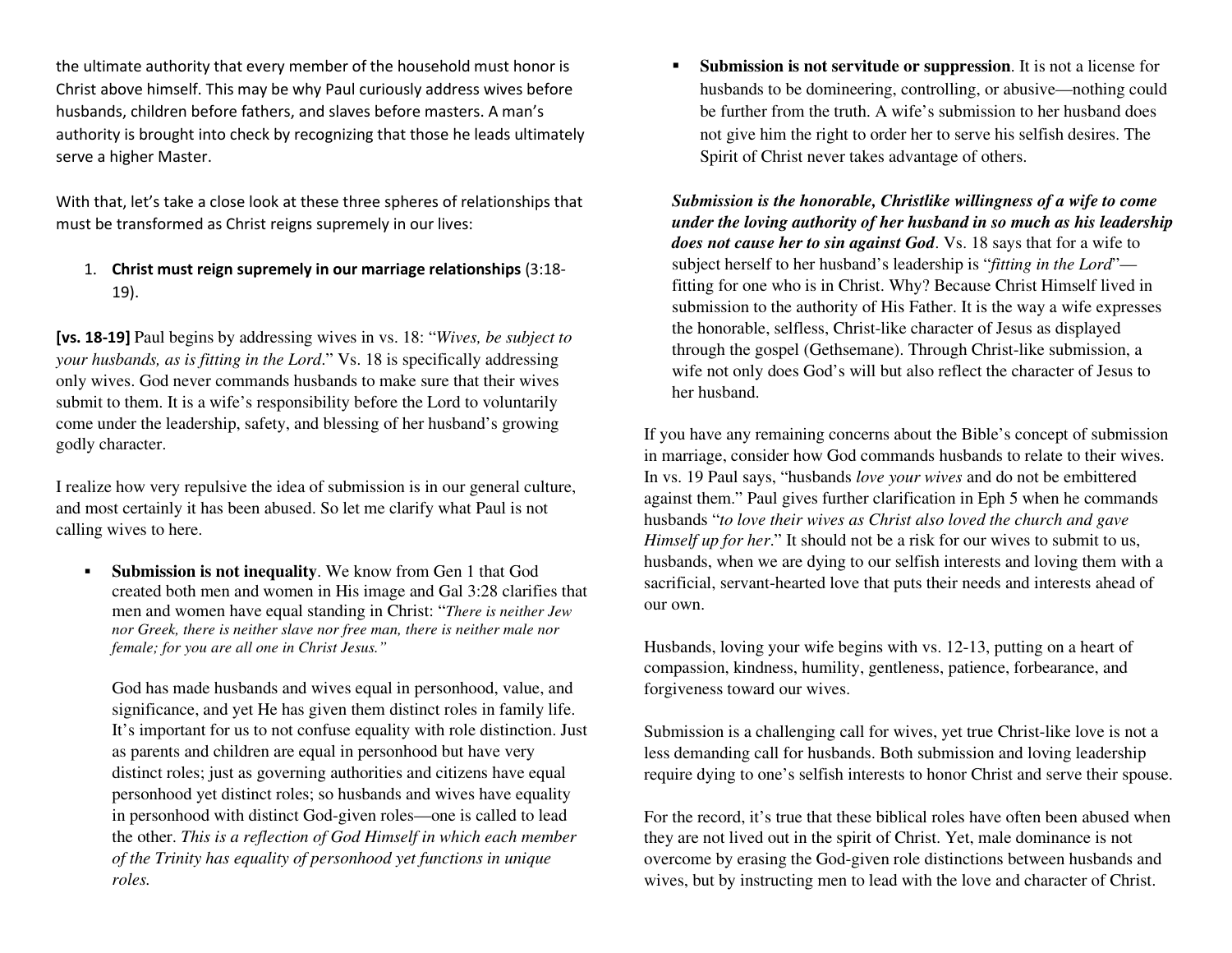Women are not delivered from suppression by erasing the biblical role distinctions between husbands and wives, but by empowering them to live under the higher authority of Christ and to fulfill their role by imitating His honorable character.

Vs. 19 not only commands husbands to love their wives, but also warns them to guard their hearts against bitterness toward their wives. It's easy to become embittered. All you have to do is give little or no attention to your own sanctification in the midst of conflict and you are sure to grow bitter toward your spouse. Just focus on her faults, weaknesses, and sins instead of God's grace and you will nurture bitterness. The worst possible place for a wife to live is under a bitter, angry, selfish husband.

Bitterness is the prolonged punishment we heap on someone for not meeting our expectations. It comes from the heart of an enthroned self that proudly believes that the other should serve him. That bitter self is only dethroned by the gospel which puts Christ, the ultimate Servant, on the throne of our lives to rebuild our hearts with compassion, kindness, humility, gentleness, patience, forbearance, and forgiveness. These qualities are grace and love in action.

So how do you combat bitterness in your marriage? First, you have to go after the sins of pride in your own heart with the same tenacity of uprooting weeks from your garden. Then you fertilize the good produce of Christ-like character in your heart by abiding in Jesus to put on a heart of compassion, kindness, humility, gentleness, patience, forbearance, forgiveness, and love. When these Christ-like qualities of vs. 12-14 are missing, bitterness has room to grow. But where these qualities are put into practice and nurtured, the weeds of bitterness are choked out.

## 2. Ch**rist must reign supremely in parent-child relationships** (3:20-21).

**[vss. 20-21]** While verse 20 is addressed to children, we know from the wider context of Scripture that it is not just for children, but also for parents, because parents are instructed to discipline their children so that they will fear the Lord and walk in proper obedience. Children will not obey their

parents in all things and consequently be pleasing to the Lord if parents do not disciple and discipline their children.

There is a child-centered culture that is permeating many of our homes and schools to the detriment of our children. We have become too focused on our children's self-esteem rather than building godly character. We find ourselves tempted to redirect our children rather than correct our children. And now our culture is telling us to not even direct our children in matters as essential as their gender identity rather than teaching biological boys how to be men and biological girls how to be women. Our children are growing up in a cultural mine field. And in this culture, our children need parents who disciple them in the truth and discipline them for godly living.

By the way, if you have a child who is unduly discouraged with himself, the answer is not to merely prop up his self-esteem by making his emotions central, but rather teaching him that his identity and confidence is in Christ through the gospel so that God will be central in His life.

If we swerve away from the ditch of child-centered parenting, we may swing too hard toward the other ditch of parent-centering parenting. What our children need is God-centered parenting. Let me give you a caricature of each approach:

- Child-centered parenting serves the child's agenda, often with mild ■ consequence or empty warnings for disobedience. This form of parenting tends to be soft and the home is centered around the child's desires or schedule.
- Parent-centered parenting serves the parent's agenda—do what I say, because I said so—period! His form of parenting can easily become harsh and center around the home centers around the parent's interests. But…
- n God-centered parenting says, "God has given me the responsibility to raise you in the ways of the Lord, therefore I must discipline you so that you will learn to honor God and experience His blessing. The good news is that Jesus went to the cross to pay for the very sin you are being disciplined for, so you can be forgiven."<sup>1</sup> In God-centered parenting, the parent sees himself as a servant of God to lead the

<sup>&</sup>lt;sup>1</sup> For more information on child-centered, parent-centered, and God-centered parenting, see "The Heart of Anger" by Lou Priolo (TEFC library).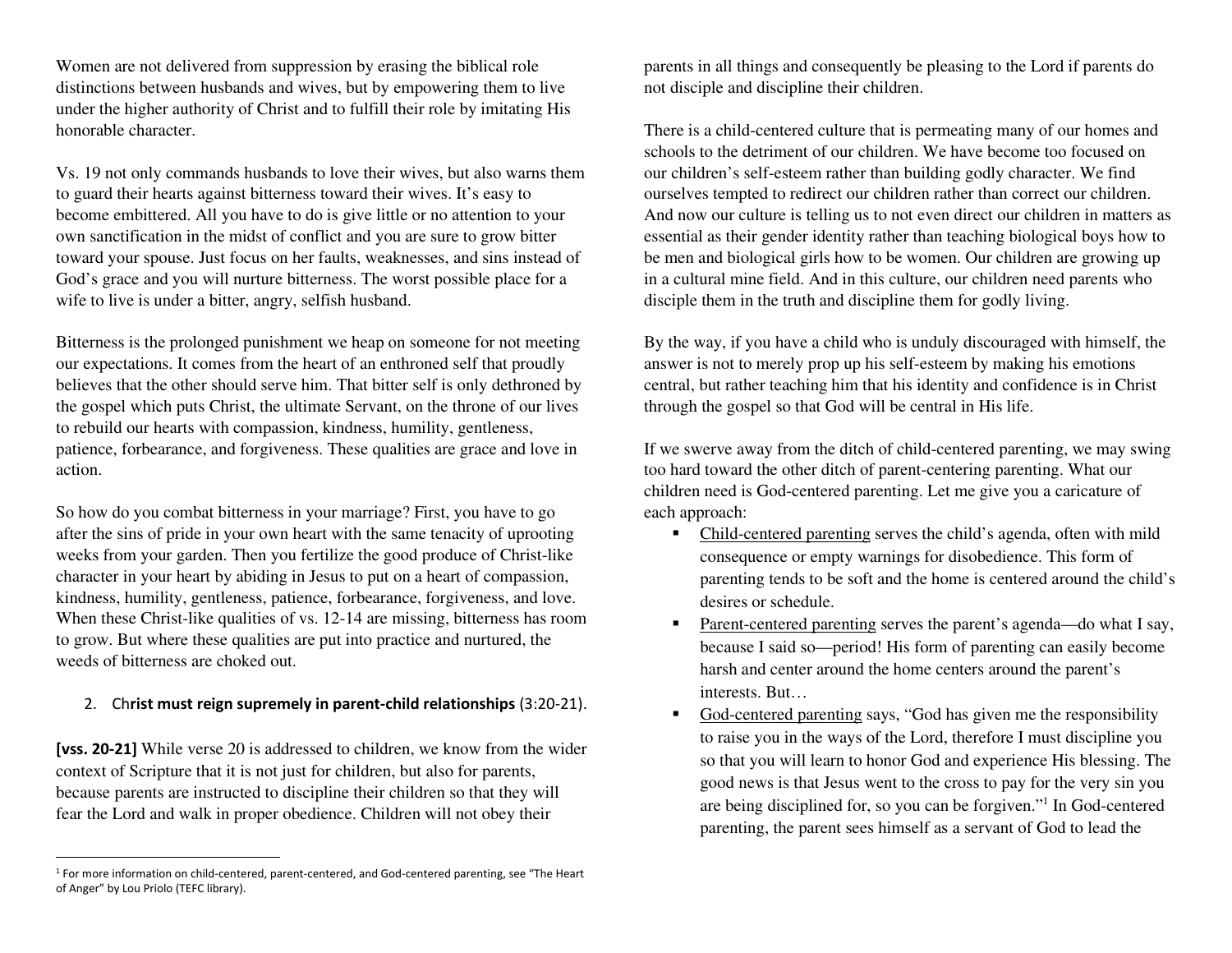child to follow after God's interests. This kind of parenting requires prayer, discernment, self-control, courage, biblical wisdom, and constant submission to Christ on the road of sanctification. Godcentered parenting requires the wisdom apply both grace and truth while leaning on the leading and power of the Holy Spirit.

So parents, we must help our children obey vs. 20 through loving discipline and daily discipleship that keeps God central, buildings their character, and opens the door for the gospel to engage their hearts. This discipline must be consistent, so that they will learn to obey us "in all things" and consequently learn to obey God in all things.

Don't miss the last phrase: "this is well-pleasing to the Lord."

- The goal is not for the child to please self.
- The goal is not for the child to merely please their parents.
- $\blacksquare$  The goal is for the child to please the Lord and experience His favor and blessing through an obedient and honorable life that is centered on God and grounded in the hope of the gospel.

And therefore, the goal of the child's life must also be the goal of our parenting, to lead our child into a God-pleasing life. This is why vs. 21 proceeds to instruct fathers to "*not exasperate your children so that they will not lose heart.*" In other words, don't provoke your child to discouragement. There are perhaps a thousand ways we could provoke our children. But let me just suggest a few:

- *Failing to have our own hope rooted in God*. If the goal is for children to have hope-filled lives, then we need to model hope-filled lives that are confidently trusting in the Lord as the source of our joy.
- $\blacksquare$  *Failure to discipline our children.* Children who lack discipline will not learn to walk in the ways or righteousness and will grow discouraged and walk outside of God's blessing.

Prov 13:24—"*He who spares his rod hates his son, But he who loves him disciplines him diligently*."

 Prov 19:18—"*Discipline your son while there is hope, And do not desire his death*."

n *Disciplining our children in an overly harsh, impulsive, erratic, or inconsistent way*. "Unpredictable, impulsive, hostile discipline makes children fearful, bitter, deceitful, and discouraged. On the other hand, when discipline is controlled, and appropriate, and consistent and based on clear rules and principles of justice in the home, an atmosphere is created where children flourish in freedom.<sup>2</sup>

The goal is discipline that is motivated by love, builds godly character, and grounds our child's hope in the gospel by leading them out of sin to be reconciled with God. This kind of discipline comes from a parent that is growing in their walk with Christ, modeling a heart of compassion, kindness, humility, gentleness, patience, forbearance, forgiveness, and love along with self-discipline.

Next week we will address the third sphere of relationships that must be transformed as Christ reigns supremely in our lives as we address Paul's instructions to slaves and masters and seek to apply those principles to our own vocational relationships.

3. **Christ must reign supremely in our vocational relationships** (3:22-4:1).

As we conclude today's study, let's step back and see the big picture. Christ is the only Lord who is worthy of reigning supremely in our homes. Under the supremacy of Jesus, a man's authority in his home is tempered by his submission to Christ. Husband's and fathers, we are called to imitate the servant leadership of Jesus in our homes by loving our wives with Christ-like love. We are called to lead our children with Christ-like character that disciples and disciplines them with grace and truth so that they will be equipped to live courageous, hope-filled lives set on pleasing the Lord.

Wives, under the loving reign of Christ, your motivation to honor your husband's leadership is transformed by a desire to honor Christ and display His humble, serving, and submissive character to your husband.

<sup>2</sup> John Piper, "*Fathers who Give Hope*." Sermon on Colossians 3:21 from June 15, 1986. www.desiringgod.org.